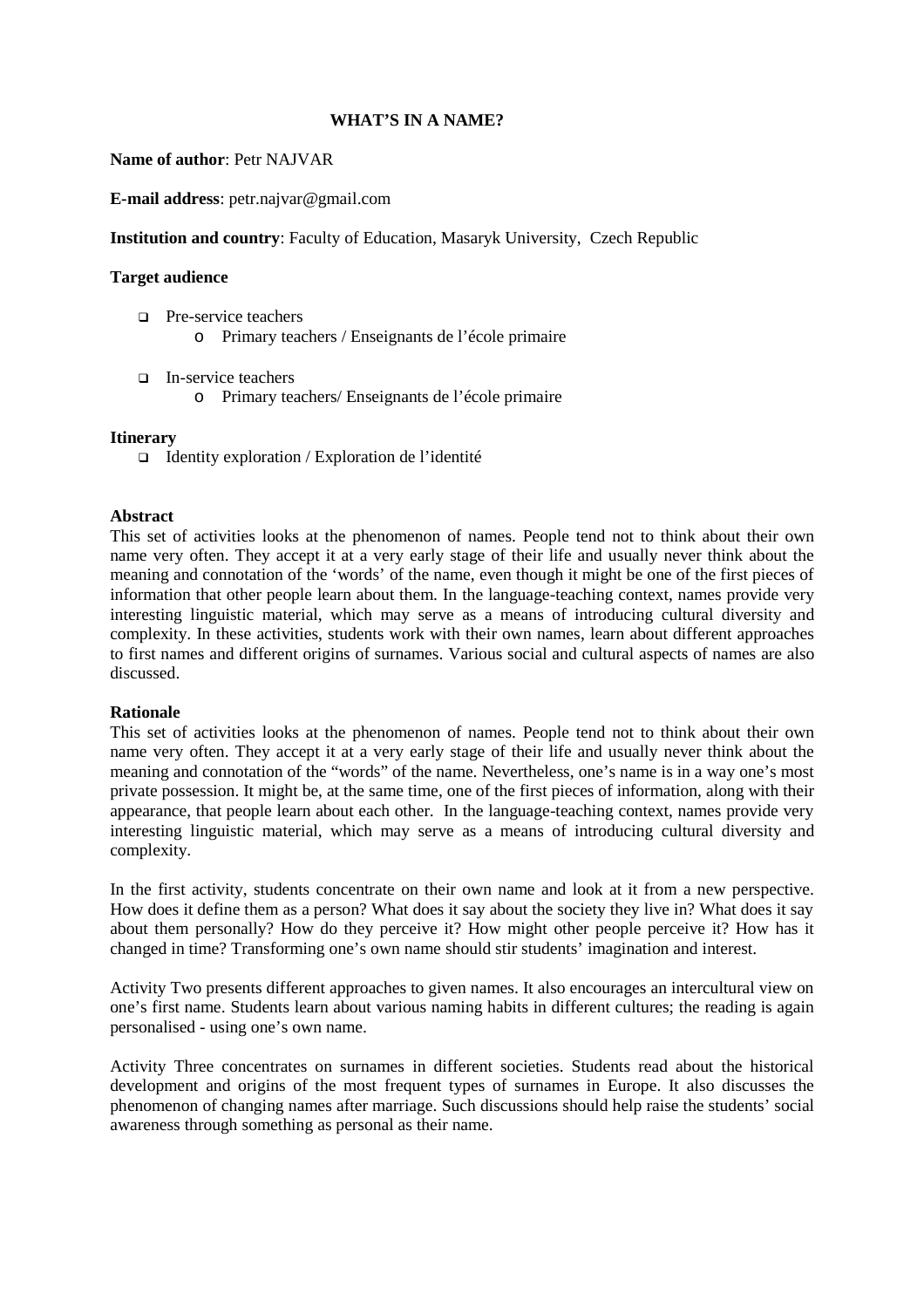## **Personal and social dimensions**

- observing the linguistic and cultural diversity of contexts and individuals
- recognising and eroding stereotypical thinking in oneself

## **Professional dimensions**

- being aware of the need for a new linguistic and cultural education capable of promoting plurilingualism and pluriculturalism
- appreciating the power of using names in teacher $\leftrightarrow$ pupil communication

## **Notes for the teacher educator:**

## Activity Sheet One:

Students receive the worksheets. The tasks are to be answered in the boxes.

The individual tasks usually lead to a discussion in pairs or in the whole group. Students come to the conclusion that it is usually at school that children start to use their official name, when they hear the teacher use it, because before that people usually use nicknames and diminutives.

Preparing a poster and sharing it with the group helps the students to 're-meet' themselves and to see how they (even as future teachers) might be perceived by other people or even their future pupils.

## Activity Sheet Two:

Students receive the worksheet. The tasks are to be answered in the boxes. Some of the points are to be discussed in pairs.

As a group, the students write various names on the board. The instructions can be changed as to the number of names each student writes on the board. The smaller number of students, the more names (three or four) they should write. This should allow for a brief frequency research, finding more about the frequency of borrowed names, traditional or fashion names etc.

The last activity should lead students to the conclusion that they (as teachers) do perceive names of their pupils on various levels, mostly unconsciously, sometimes even jump to conclusions about their pupils based only on the names. This activity can be accompanied with an example list of pupil's names including names typical for the majority of society as well as minorities, immigrant names, etc, typical for the particular society.

Possible answers: Just from the list of names a teacher can guess the number of girls and the number of boys in the class, social background (immigrant families). Sometimes teachers recognise names of their own friends or even names of people they don't like and subconsciously associate their feelings with the pupil (only because of the names), which leads to the so called Pygmalion effect or Golem effect.

## Activity Sheet Three:

Students read texts in the worksheet and use the information to transform their own name into various shapes based on different habits in different societies. In the second part the students are to discuss in pairs and as a group the fact than in Slavic languages women's surnames take forms that suggest the idea of belonging or even being owned, which is often the cause of very interesting intra-cultural and intercultural discussions.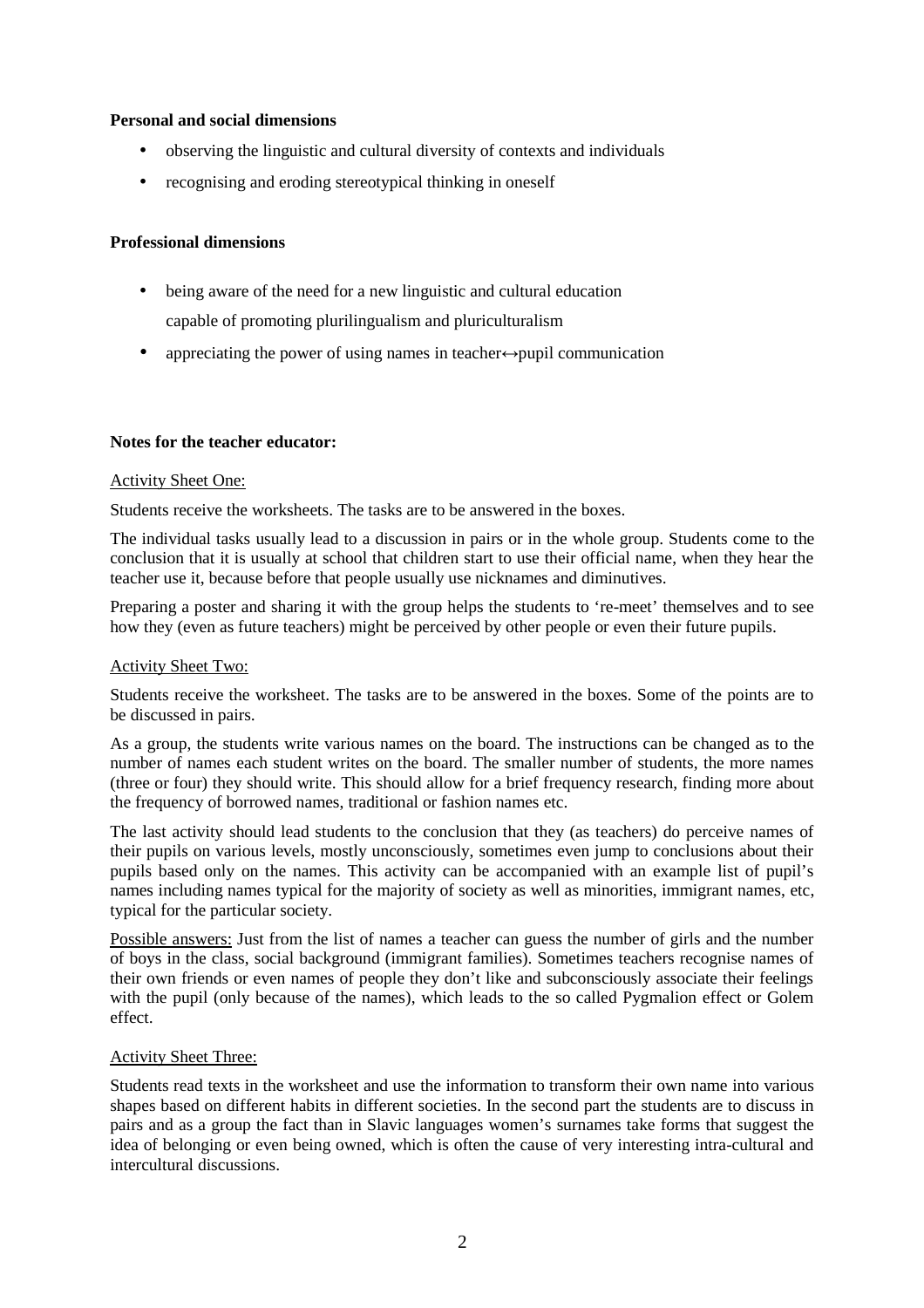The class may be split to two groups, each preparing and later advocating a set of opinions for or against the idea.

As a follow up to many of the individual activities, students may be asked to search further sources (e.g. the internet) for more information/opinions on the topic and write short reports about their findings.

# **Bibliography**

http://www.chabad.org/library/article.asp?AID=260662 http://www.geocities.com/sa\_stamouers/vandeventer.htm http://202.221.217.59/print/features/life2004/fl20040314x3.htm http://www.geocities.com/Athens/1336/magyarnames101.html#construct http://heralds.westkingdom.org/ClassHandouts/CommonNamingPatterns.htm http://www.ristenbatt.com/genealogy/dutch\_sn.htm http://www.simnet.is/gardarj/family.htm http://www.linguistics.berkeley.edu/~rosemary/55-2004-namingpractices.pdf http://brablc.com/?doc=surname http://www.orthohelp.com/geneal/yohasin.HTM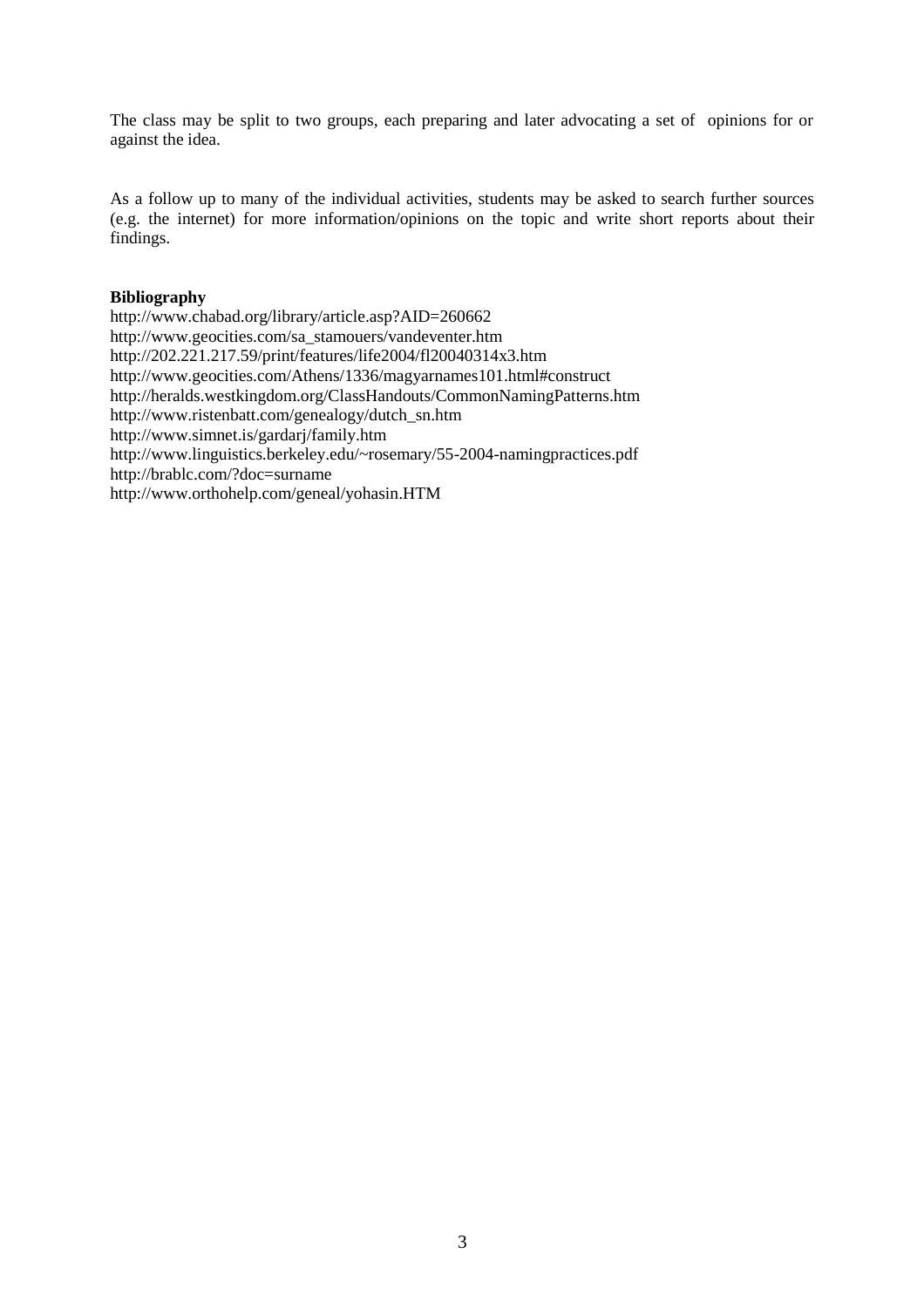## **Activity Sheet One: Names**

Timing: 60 minutes

*Write your name in capital letters, handwrite your name, sign your name.*

*Does your name have any meaning?*

*Is your name easily translatable to English? If so, what would it be in English?*

*Do you like your name?*

 $\odot$  ,  $\odot$  or  $\odot$ 





We distinguish a surname (last name, family name) that usually refers to the family of the bearer, and given names (first name, middle name, Christian name) that a person is given at birth. When introducing oneself, it is customary in most corners of Europe to say first one's given name and then to add the family name. Therefore *John Smith* comes from the Smith family and was given the name John at birth. There are countries in the world, however, where this is not the case, like Hungary or China. In Hungary, for example, a person's name would read *Varga Péter* rather than *Péter Varga* (shoemaker) as would be expected from the majority of Europeans.

*Write your name in the 'first name-surname' shape and then in the 'surname-first name' shape. How do you feel about the difference?*

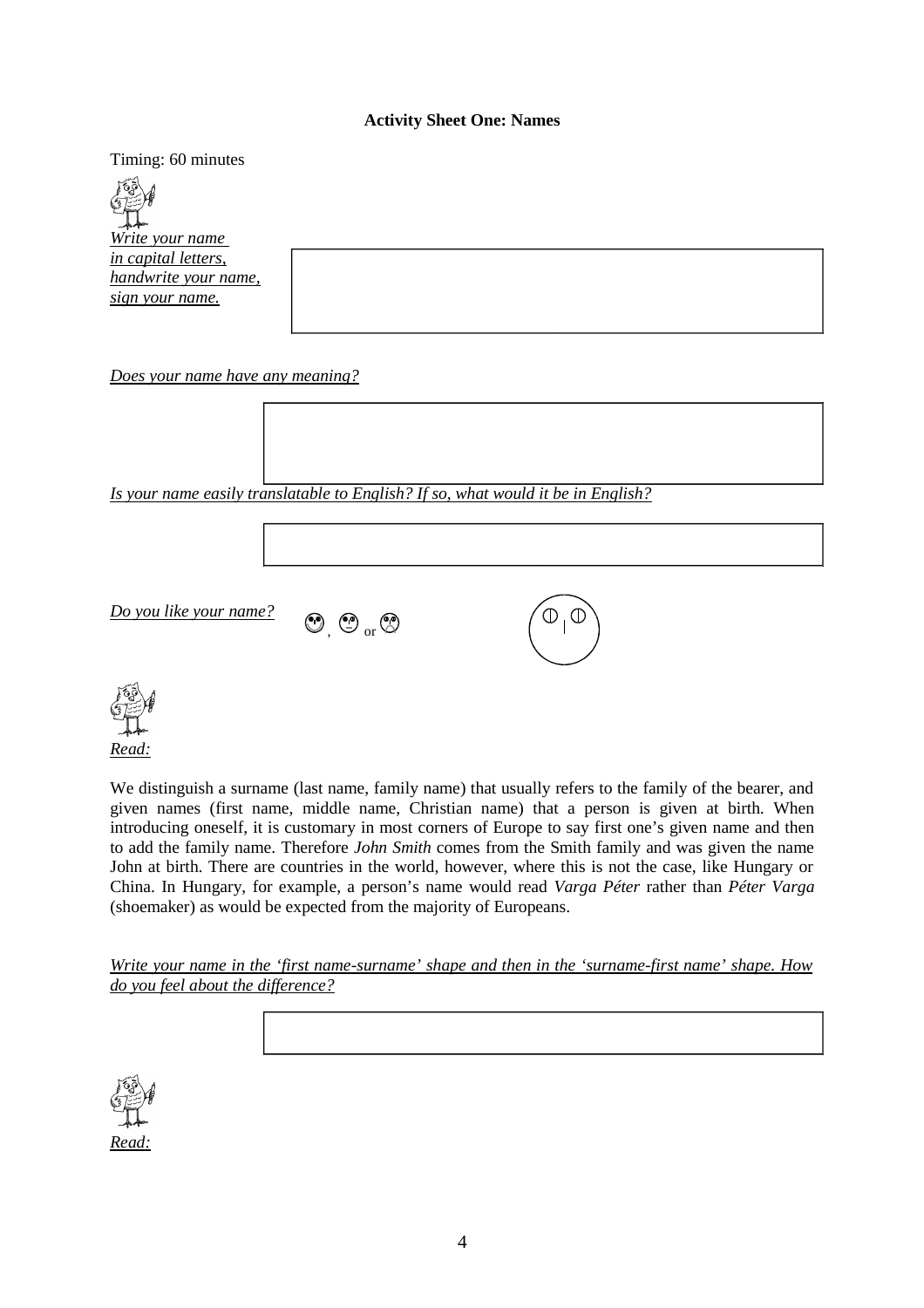'… Nicknames are good. All my friends call me Sting. My wife calls me Sting. Even my children know I am Sting. When you are born and your parents give you your name, they do not know you. But if your friends and colleagues give you a name – they know you and the name suits you…'<sup>1</sup>

*Think through the following questions and discuss them with your partner.:*

- How does it feel to see your name written or hear it said?
- Who was the first person in your life to address you with the official version of your name?
- Do you have a nickname? How did you earn it?
- $\circ$  Does your name say anything about you? Does it show which country you come from?
- What would make you change your name?
- Do you agree with Sting, that parents do not know you when they name you and therefore the name they give you does not really 'suit' you?

*Prepare a poster about yourself that will characterise you via your names.* 

*You may or may not include your official (passport) name, first name, middle name, last name, shortened versions, how you like other people to address you, the nicknames you have had, your mother's maiden name (if you know it…), variants of your first name in the languages you speak, ways in which you will be addressed in the future…*

*(Re-) Introduce yourself to the group by presenting the poster.* 

<sup>&</sup>lt;sup>1</sup> Sting said those words in a 21-minute interview that was on Czech Television (CT1) on Wednesday, October 24, 2001 at 21:50. It was a talk show "Na plovárně se Stingem".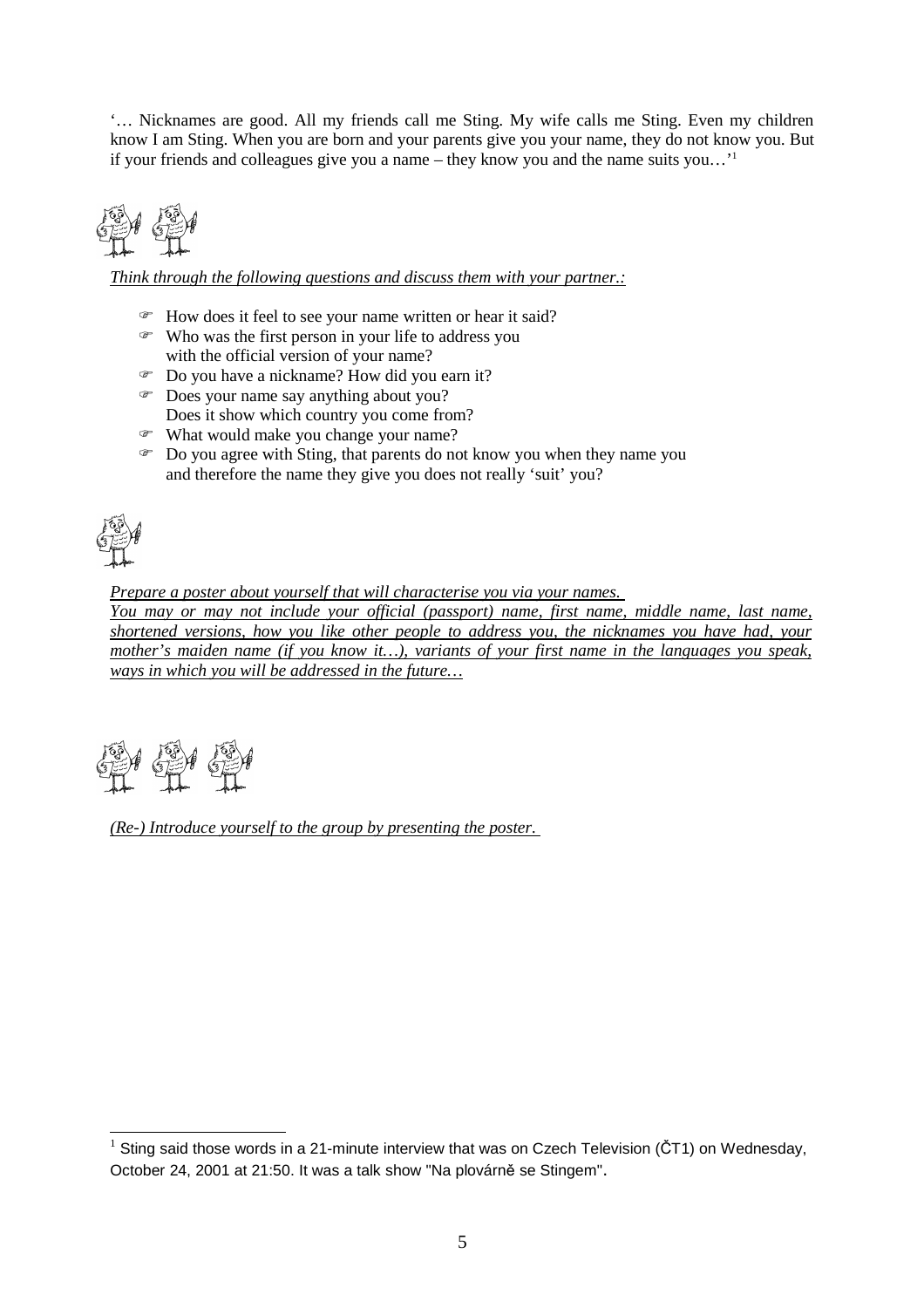### **Activity Sheet Two: Given names**

Timing: 100 minutes



In South Africa, the common practice was that the first son was named after the paternal grandfather (the father's father), the second was named after the maternal grandfather (the mother's father) and the third son was named after his own father. If the woman gave birth to a daughter she was named after the maternal grandmother, the second after the paternal grandmother and the third daughter after her own mother. So in many cases it was only the seventh child about whose name the parents were to make a decision.

*What would your first name be if these rules were followed in your name-giving?*

In Vietnam, on the other hand, people never named their child with name of an older relative, in order to show respect to that person. This applied even when that person had passed away, because people wanted his or her soul to be restful. Therefore, no one would have called his or her name again.

*Would you have the same first name as you have if the Vietnamese tradition were universally accepted?* 

In Russia, the father's name is usually reflected in a person's middle name –ic, -evic or -ovic is added to the father's name to form the son's middle name, while -evna or -ovna forms the daughter's middle names. In the light of this, we may presume that *Anton Pavlovic Cechov*'s father's name was Pavel (Paul) or that *Vladimir Iljic Lenin*'s father's name was Ilja.

*What might your name look like with a middle name formed in this way?* 

*Do you know any variants of your name in other languages? (For example: Peter, Péter, Petr, Pierre, Piotr …).*

*Are there any variants of the name in your language? (For example: William, Will, Bill…).*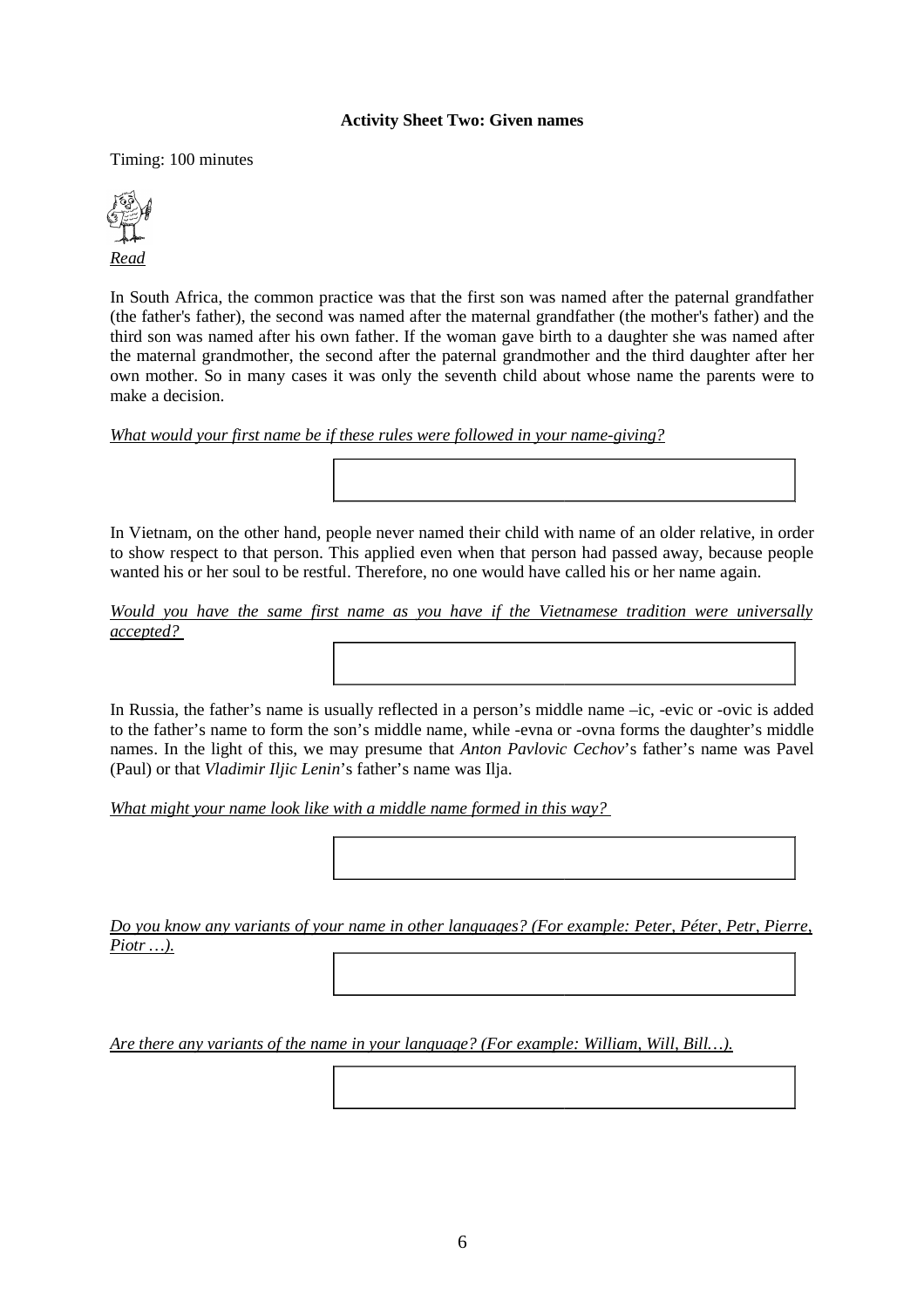

*Share your answers to the previous activities with your partner.*



*Think through the following questions and discuss them with your partner.:*

- *Give three names (in any language) that you particularly like.*
- *Do you keep traditions when naming a child in your family? Why did your parents choose the name they did for you?*
- *In what aspects would you be a different person if your parents had chosen a different name for you?*
- *What names do you want to give to your own children?*
- *How does it influence a person when they carry a reference to their father in their name? Does it say anything about the society?*



*Think of two of your best friends. Write their given names on the board/poster. When everybody has done this, look at the frequency of individual names. Which name is the most frequent? Is it a traditional name? A borrowed and/or trendy one? Are there any interesting/foreign ones?*



*Imagine a following situation: You are a teacher now. It is August 31 and tomorrow is the first day of school. You are about to meet a new class. What you now read is a list of names of your new pupils.*



*Classroom discussion: What can you tell about the class just from the list of names? Can you predict anything about their social behaviour?*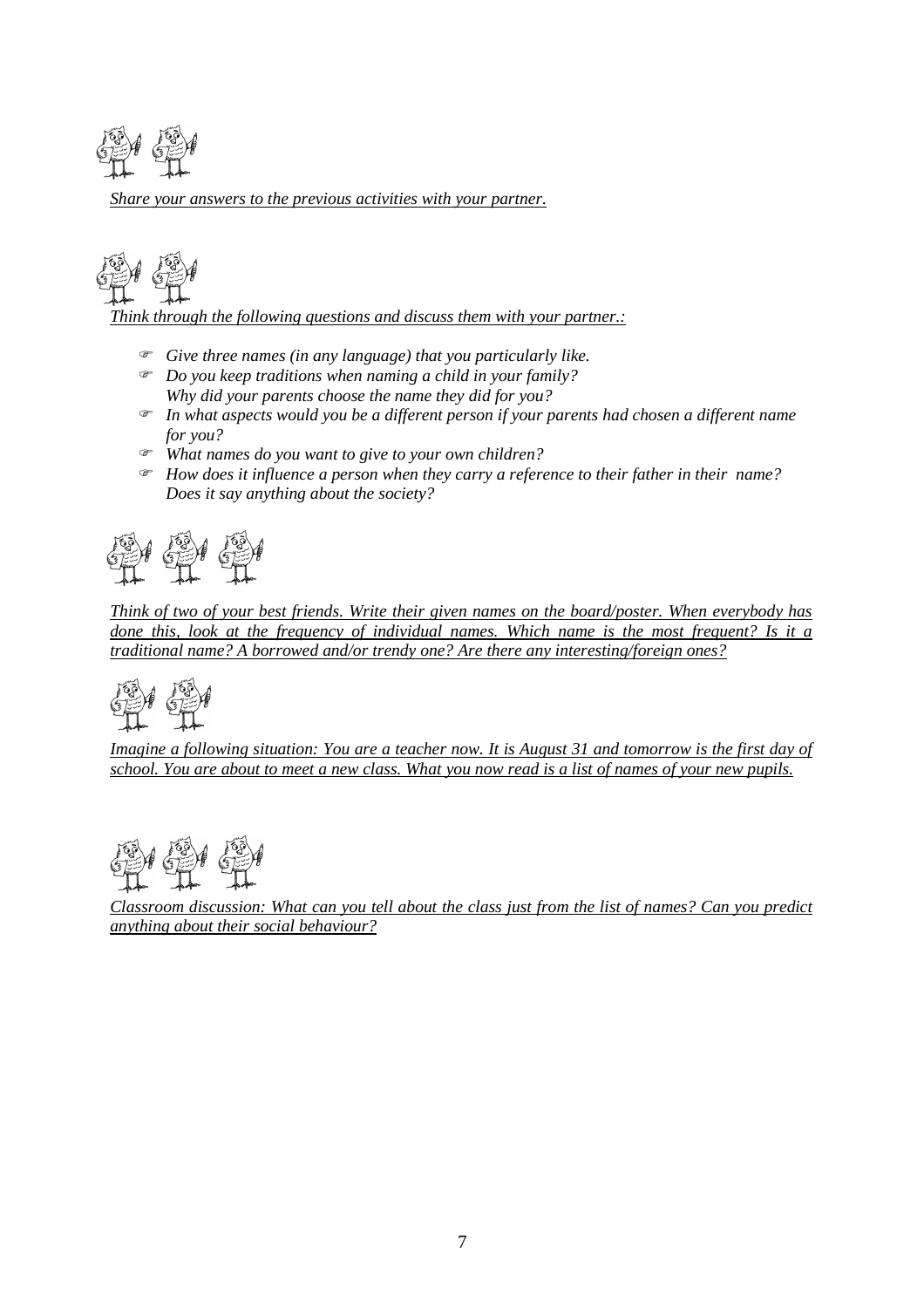## **Activity Sheet Three: Surnames**

Timing: 45 minutes



*Read the texts and answer the questions:*

Most probably it was the Chinese who first started using a system of family names (hereditary surnames). We know that they were using them around 2800 B.C.

In Europe, one of the most complex systems of names (including family names and nicknames) was developed by the Romans. With the fall of their Empire, hereditary surnames fell out of fashion and only much later, along with the need to distinguish more and more people of the same name living in a village, bynames appeared (surnames not inherited, but chosen to describe an individual). Bynames show up all over Europe in four basic categories:

- $\triangle$  patronymic byname that identifies a person's father
- $\triangleleft$  <u>locative</u> byname that identifies where a person lives or was born.
- $\bullet$  occupational byname that identifies a person's occupation.
- $\cdot \cdot$  nickname byname that describes a distinguishing feature of a person (physical appearance, personality, dress). Typically, these are not chosen by the bearer of the nickname, but by family, friends, neighbours, or enemies!

*Does your surname fall into any of these categories?*

After 1500 the custom of using a hereditary surname started to spread. Many people would take their byname and turn it into the family surname by passing it on their children. If the patronymic suffix -sen identified the father, *Jan Hendricksen* (son of Hendrick) would not name his son *Cornelius Jansen* (son of Jan), but establish a hereditary family surname by calling his son *Cornelius Hendricksen*. Similar patterns existed elsewhere in Europe, as in the Swedish surname Andersson, son of Anders, and the Spanish surname Fernandez, son of Fernando. In Irish Gaelic, *Mac* originally meant "son" and *Ó* would mean "grandson", and so names like *Ian Mac Henry* or *Michael O Donald* developed.

In some countries in Europe, the patronymic is still in use in some way. In Iceland, there are no hereditary surnames at all. People's last names are based their father's name; *-son* being the suffix for a son and *-dóttir* the suffix for a daughter.

*What would your name look like if you were born in Iceland?*

In Hungary, the patronymic suffix for sons is/was *-fi.* The unmarked patronymic (meaning no suffices) was also frequently used and so Zoltán, son of Pál (Paul) could be (due to the inverted name order…) *Pálfi Zoltán*, as well as *Pál Zoltán*.

*What might your name look like if you had lived in Hungary at that time?*

*Match the name on i* 

Thomas Mac Donald Pálfi János